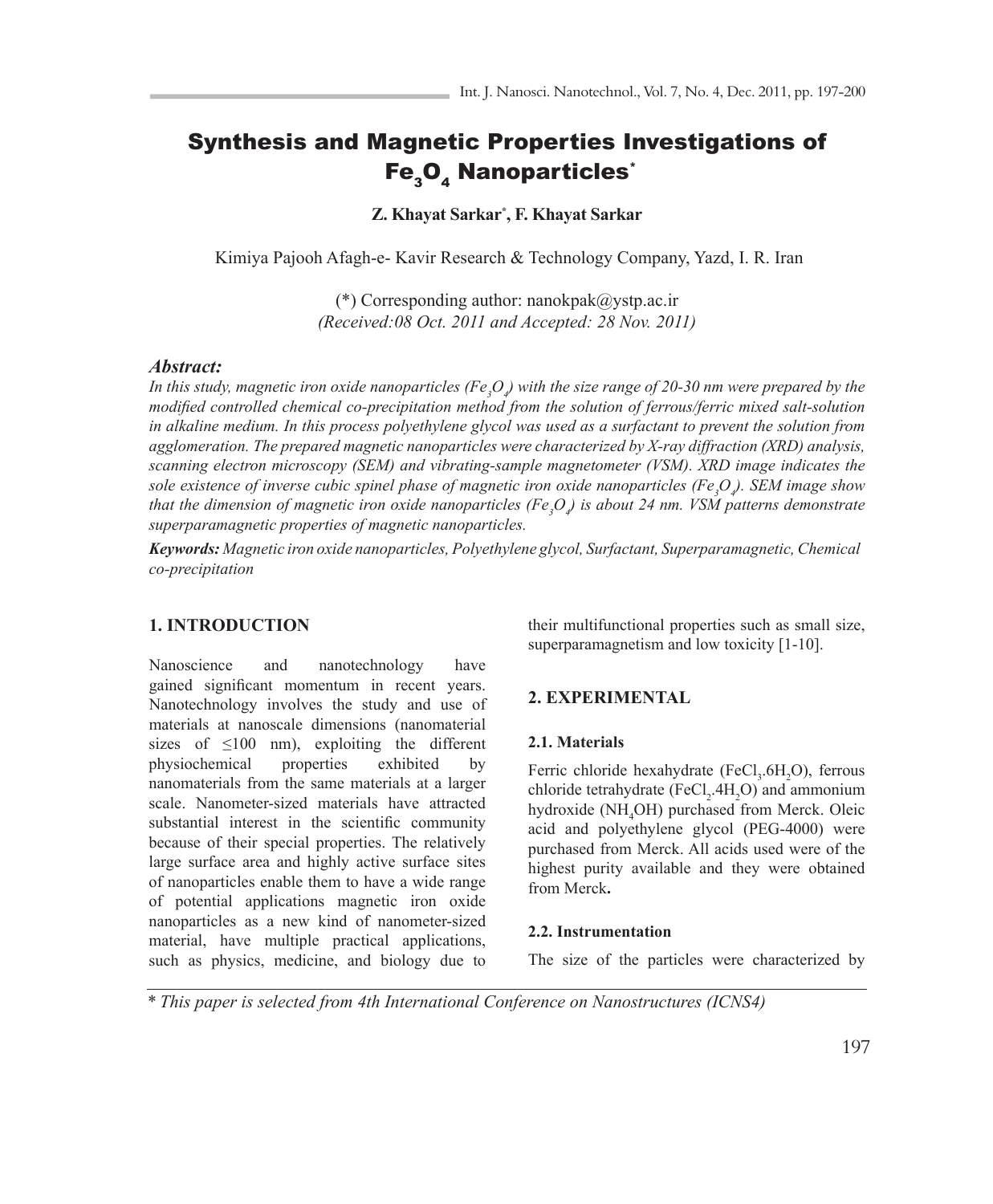X-ray diffraction (XRD, Philips model Expert) with Ni-filtered Cu K $\alpha$  radiation (CuK<sub>a1</sub> = 0.154 nm) and Scanning electron microscopy (SEM, Philips model XL30), respectively. Magnetic properties of the particles were assessed with a vibrating-sample magnetometer (VSM, Homade 2 tesla). A magnet  $(\Phi$  17.5×20 mm, 5500 Oe) was utilized for the collection of magnetic particles. characteristic peaks at 2θ = 30.29°, 35.69°, 43.30°,

# 2.3. Preparation of the polyethylene glycol**comparison** or the polyce

The magnetic nanoparticles (MNPs) were prepared according to Ref. [11,12]. Briefly,  $FeCl<sub>2</sub>$ .4H<sub>2</sub>O and FeCl<sub>3</sub>.6H<sub>2</sub>O (molar ratio of Fe<sup>3+</sup>/Fe<sup>2+=2</sup>) were dissolved in 300 mL deionized water under nitrogen atmosphere with vigorous stirring at 1000 rpm at 80 °C. Co-Precipitation occurs with the addition of ammonium hydroxide ( $NH<sub>4</sub>OH$ ) as precipitating agent to the solution and the colour of solution immediately changed to black. The black magnetic precipitate obtained was washed twice with deionized water and three times with 1-2 mL of tetramethylammonium hydroxide (25%). The chemical reaction of  $Fe<sub>3</sub>O<sub>4</sub>$ precipitation can be described as follows: otalities was washed twice with deformed

$$
Fe^{2+}+2Fe^{3+}+8OH \t\t Fe_3O_4+4H_2O \t\t(1)
$$



*<i>Figure 1: X-ray diffraction patterns for the glycol-coated Fe3O4 MNPs polyethylene glycol-coated Fe3 O4 MNPs*

a nitrogen atmosphere, and then a solution of 25 ml oleic acid was added to the mixture with slow agitation. The suspension was then cooled slowly down to  $45^{\circ}$ C with constant stirring. The *Figure 2: SEM image of the synthesized polyethylene*  agglomeration. Then, polyethylene glycol (PEG*glycol-coated Fe3O4 MNPs*  4000) coated nanoparticles were separated by form  $Fe<sub>3</sub>O<sub>4</sub>$  powders. The mixture of water and  $Fe<sub>3</sub>O<sub>4</sub>$  nanoparticles was stirred and heated at  $70\degree$ C for 30 min under polyethylene glycol (PEG-4000) solution was then added to the suspension. Then, the mixture was kept at 45 °C under vigorous stirring and a nitrogen atmosphere for 1 h. Then, it was cooled down to room temperature. The above solution was slowly added into deionized water for 2 days to allow the formation of hydrophilic nanoparticles and to remove organic solvents. The repulsive force between hydrophobic surfactant molecules coated on single particles can prevent them from magnetic decantation with a permanent magnet and were dried at room temperature in air atmosphere to

#### **3. RESULTS AND DISCUSSION** powder state, is shown in Fig. 3 which provided evidence

### **3.1. XRD pattern**

Figure 1(a) shows the X-ray diffraction patterns  $s_{\text{new}}$  is the bulk magnetization of the bulk magnetization,  $s_{\text{new}}$  and  $b_{\text{new}}$  magnetization,  $b_{\text{new}}$ for polyethylene glycol (PEG) coated iron oxide  $(Fe<sub>3</sub>O<sub>4</sub>)$  nanopaticles powder. The XRD peaks of the Fe<sub>3</sub>O<sub>4</sub> are compared with those of standard. A series of characteristic peaks at  $2\theta=30.29^\circ$ ,  $35.69^\circ$ ,  $43.30^\circ$ ,  $(220)$ ,  $(311)$ ,  $(400)$ ,  $(422)$ ,  $(511)$ , and  $(440)$  Bragg reflection, respectively, in figure 1(a) agree with standard magnetite  $(Fe<sub>3</sub>O<sub>4</sub>)$  XRD patterns, identify that the  $Fe<sub>3</sub>O<sub>4</sub>$  nanoparticles are cubic spinel structure. 53.69°, 57. 38°, and 62.98°, which corresponds to

The sygrage diameter  $(D)$  of  $E_2$   $\Omega$  manonar The average diameter (D) of  $Fe<sub>3</sub>O<sub>4</sub>$  nanoparticles was about 23 nm, which was determined according to Scherrer's equation:

$$
D = k\lambda / \beta \cos\theta \tag{2}
$$

Here the X-ray wavelength of CuK $\alpha$  radiation  $\lambda$  is 0.154 nm, k is the Scherrer constant (0.9), θ is Bragg angle and  $\beta$  is the full width at half maximum in radians. The reflecting peak at  $2\theta = 35.69^\circ$  is chosen to calculate the average diameter, the estimated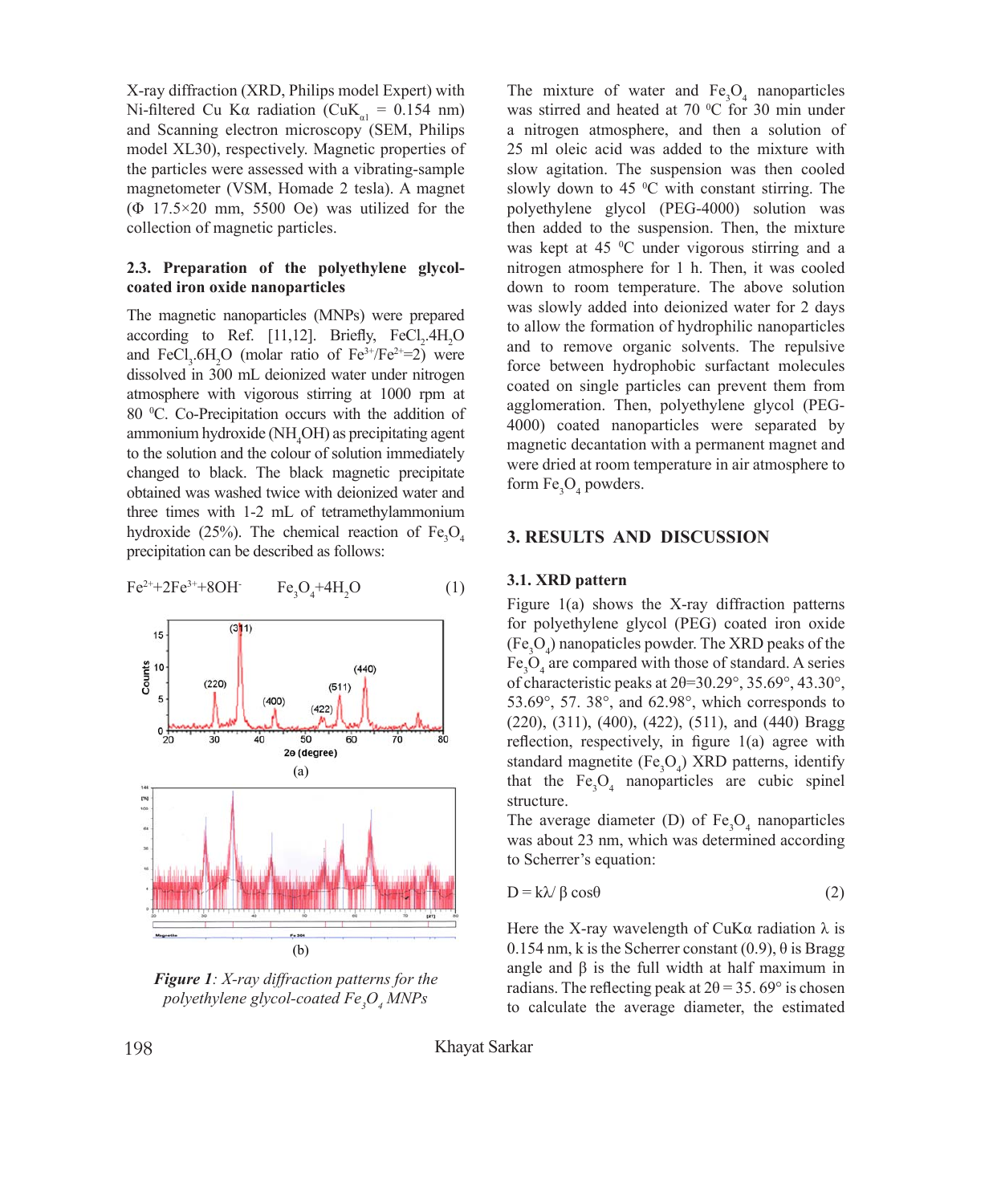average size of the iron oxide nanoparticles  $(Fe<sub>3</sub>O<sub>4</sub>)$ are about 23 nm.

X-ray diffraction (XRD) was used for structural phase identification (Figure. 1(b)). The XRD measurements indicated that magnetite  $(Fe<sub>3</sub>O<sub>4</sub>)$  was the dominant phase for the sample.

### **3.2. SEM micrograph**

Figure 2 shows the Scanning electron microscopy (SEM) image of the  $Fe<sub>3</sub>O<sub>4</sub>$  nanoparticles coated with polyethylene glycol (PEG-4000). According to the SEM images, the normal size of  $Fe<sub>3</sub>O<sub>4</sub>$ nanoparticles was about 24 nm, which matched the result the obtained from XRD analysis very well. o the stew mages, the normal size of  $\Gamma S_3$ 



*Figure 2: SEM image of the synthesized polynthalistics glycol-coated Fe3O4 MNPs polyethylene glycol-coated Fe3 O4 MNPs*

# **3.3. Magnetic property of Fe3O4 nanoparticles 3.3. Magnetic property of Fe3 O4 nanoparticles**

The magnetic property of MNPs was measured by The magnetic property of MNPs was measured by vibrating-sample magnetometer (VSM). The hysteresis loop of the nanoparticles, which was measured in the powder state, is shown in Figure 3 which provided evidence that all the MNPs were mon provided overleave that an the stricts were superparamagnetic at room temperature, with no hysteresis. The saturation magnetization  $M_s$  at 300 K which is 58.33 emu/g, is significantly less than that of the bulk magnetization, which is  $M_s$ (bulk)=92 emu/g. The decrease in saturation is ascribed to the size effect. The magnetic particle from the hysteresis curve using the following formula:  $\blacksquare$ size and size distribution can also be calculated

$$
D_{m} = ((18K_{B}T/\pi)(x_{i}/\rho M_{s}))^{1/3}
$$
 (3)

Here,  $x_i$  is the initial magnetic susceptibility  $x_i = (dM/\sqrt{d})$ dH)  $_{\text{H}\rightarrow\text{O}}$  and  $\rho$  is the density of Fe<sub>3</sub>O<sub>4</sub> (5.18 g/cm<sup>3</sup>), and  $K<sub>p</sub>$  Boltzmann constant. The initial slope near the origin was determined from the hysteresis plots by curve-fitting the linear portion of the data. The saturation magnetization  $M<sub>s</sub>$  from them magnetization curve in Figure  $\,3\,$  for the Fe<sub>3</sub>O<sub>4</sub> nanoparticles was found to be 58.33 emu/g at 300 K. Thus, the magnetic particle size  $D_m$  of sample was calculated with 6.9 nm. This value of  $D_m$  is smaller than the particle size observed from SEM measurement. The difference between  $D_m$  and  $D_{\text{SEM}}$  is most likely due to contributions of a magnetically "dead layer" reported to be present on the surface of particles.

For superparamagnetic particles, the true magnetic moment at a particular temperature can be calculated using the Langevin function:

$$
M = Ms (coth (µH/KBT) - KBT/µH)
$$
 (4)

Where  $\mu = M_s \pi D^3/6$  is the true magnetic moment of each particle, D the diameter of the particle,  $K<sub>p</sub>$  the Boltzmann constant, T the absolute temperature (300K in this article) and  $M<sub>s</sub>$  is the saturation magnetization. Figure 3 shows the best fit for the Langevin function in Eq.  $(4)$ . From this data fitting, the mean-magnetic moment per particle of sample is found to be 3  $\mu_B$ . The above analysis shows that the particles have typical superparamagnetism. superparamagnetism. saturation magnetization. I igut  $\sigma$  shows the best<br> $\mathcal{L}_{t}$  for the I expressive function in  $\mathbf{E}_{t}$  (4). From



*Figure 3: Magnetization vs. applied magnetic field for Figure 3: Magnetization vs. applied magnetic field for polyethylene glycol-coated Fe3 O4 MNPs*

*International Journal of Nanoscience and Nanotechnology*  $I$ 

199